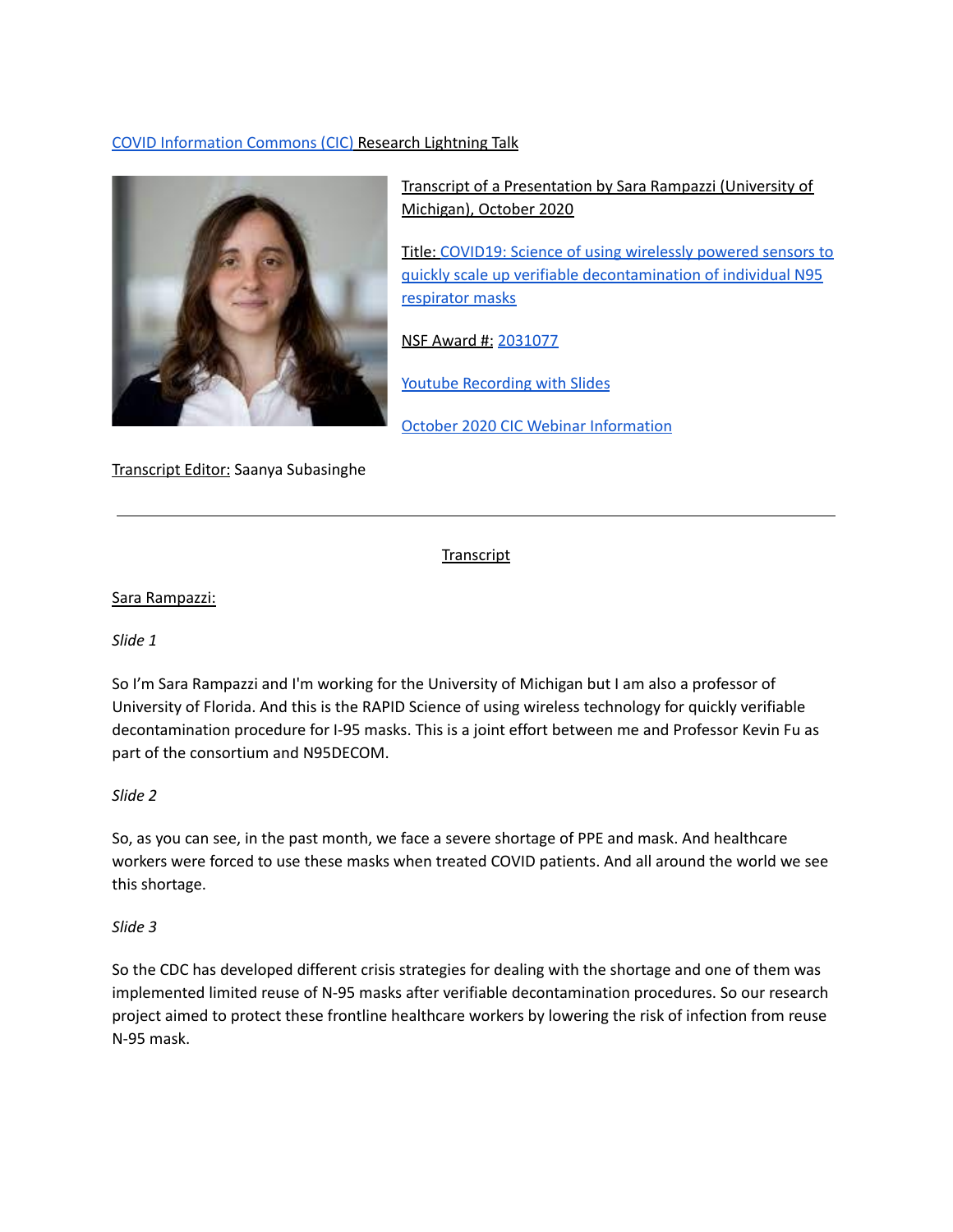#### *Slide 4*

 So we develop reliable wireless sensor technology and procedures for each base decontamination process. It is easily deployable, low power, low cost, scalable, and secure to be used in healthcare facilities around the world under resources and under N-95 mask shortage. But why [is] decontaminate this mask so hard?

### *Slide 5*

 Because it has the word say - disposable masks are not designed to be used multiple times. So you don't have only to ensure how - the wait coronavirus [de]activation, but you have also to avoid degradation of the filtration performance and also degradation of the mask sealing and fitting for the wear. And also avoid cross contamination of other pathogens like bacterium, for example.

### *Slide 6*

 So the CDC has identified the moist heat as one of the most easy deploy - deployment and most cheaper techniques for the decontamination. Why does this happen? Because the temperature and humidity [inaudible] are required for this.

### *Slide 7*

 The contamination is suitable for heating devices already present in hospitals. So this cheap technique can be used also to be able to use this mask up to five times. So how our project is tackling the challenges to have widely deployed this [technique] in hospital, for example, where the lack of standard procedure of this type of decontamination or the lack of specialized equipment, for example, commercially, heating device can have humidity and not uniform leakage. And each mask requires stable decontamination condition. So it's essential that you constantly monitoring heat and humidity level for each mask. So, the current results that we have, we develop our first prototype-

#### *Slide 8*

 But it is this platform that can be used for monitoring heat - the temperature and humidity level of each mask and it is a wireless system with multiple sensor nodes, one for each mask, with a high temperature resistance sensor and with limited energy consumption. This is a cheap and [inaudible] consumer device technology that can be implemented on combating heating systems. And everything is monitored by a smartphone app for automated control. And also you can raise an alarm for like, [making] aware the nurse, in case of a change of environmental condition. So this is the team that is, like during this month, is working on a joint effort between the University of Michigan or the University of Florida, Northwestern University.